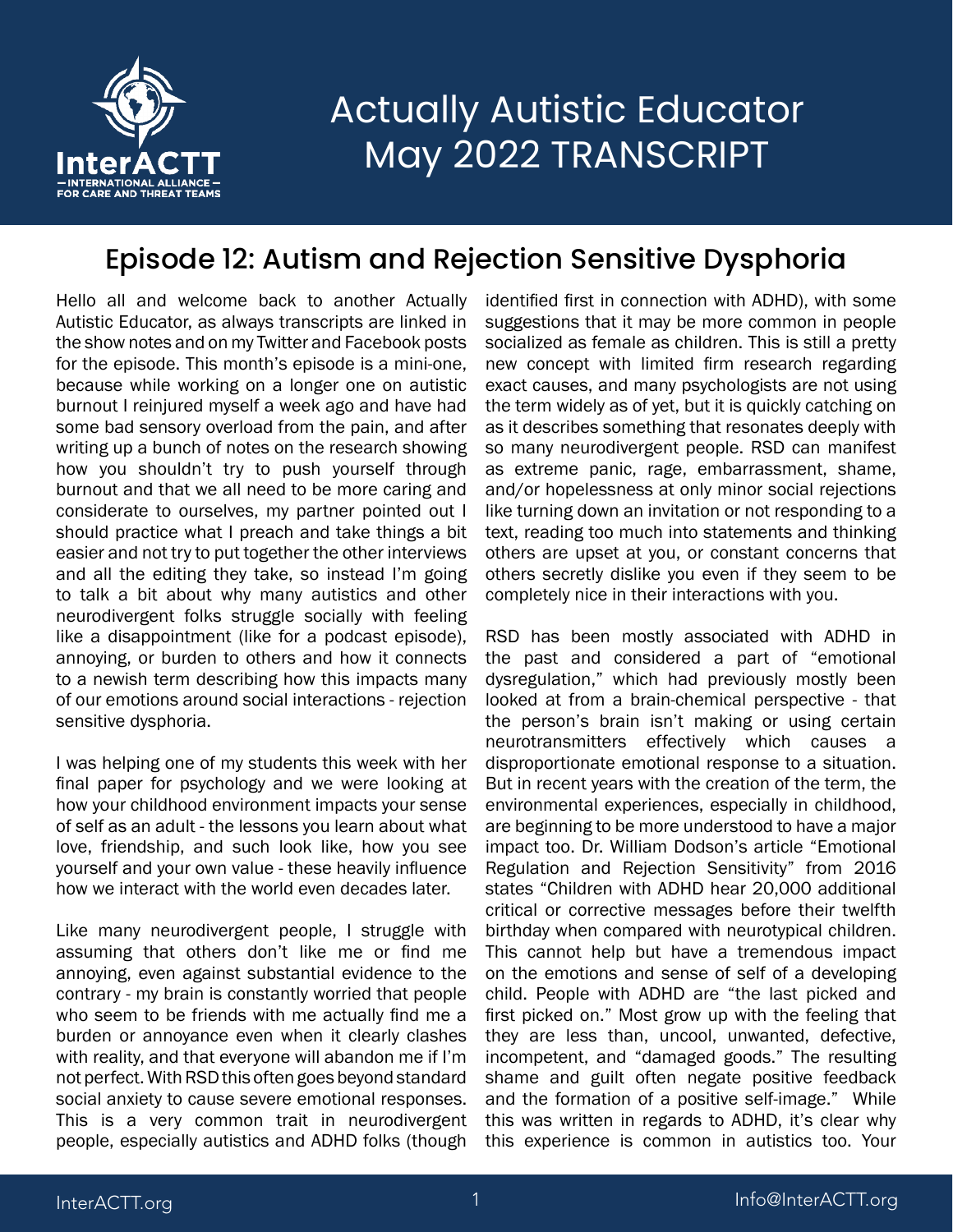

brain learns from all of its past experiences, and unfortunately most neurodivergent children have a long history of having people treat their mannerisms of excitement as rudeness, of being blamed for being bullied because "what did you expect when you look/ act like that," of people insulting them for the way their brain works to process information, and of parents, teachers, and therapists saying that if the child doesn't change then no one will like them or they will not be successful - what else can a child take from this other than "I must be wrong"? For more recent evidence check out "Experiences of criticism in adults with ADHD: A qualitative study" by Beaton et al from just two months ago, beginning to look at the impact of increased criticism of ADHD youths, with concerning results.

Now, really, this is pretty obvious when you think about it - we are a product of our history and our brains make decisions accordingly. We expect something from the oven to be hot, rain to be wet, cats to be fluffy, because that is what we have found in the past when we interacted with those things. So then, isn't it obvious that if a variety of trusted adults repeatedly tell a child, often with the intent to help them, that people find them annoying, that the child is playing wrong, that no one will like them if they don't make eye contact, that their brain will internalize deeply that they as a person are wrong and annoying, and they must constantly be on the look-out for signs that they are annoying others? If their hands get burned enough times by others, often with no warning, are we really surprised when neurodivergents have this response?

It's unclear on if I have ADHD or if it's just that my autism presents with a lot of similarities to ADHD, while the two are documented as having overlap it cn be a challenge to sus out the specifics, so since I currently don't use the label for myself I don't speak for the ADHD community, but because I at least know what it's like to be neurodivergent I find it a lot easier to work with other folks whose brains are considered outside the norm for various reasons. It's why I love

my job working with students with disabilities, nonnative speakers, and low income students, every student is unique and many have serious educational trauma for being different. I work with a lot of ADHD students and the amount of shame and self-loathing they express breaks my heart. My coworkers often call me a miracle worker for my results with them when all I do is help them learn to work with their brain rather than trying to force their brain to work like others, and I exist as a safe person who won't invalidate their experiences or shame them for being different.

This is one of the reasons I and other autistics have so many concerns with existing social skills training - if you start from a position that the child's natural ways to communicate, play, think, and move are "wrong" it teaches permanent negative thoughts and makes them work so much harder to function. There are less hurtful options that autistics may share with each other - hacks and tricks for understanding non-autistics abound in some spaces, and some things may be a genuine safety issue - especially for autistics of color who have to navigate being seen as a potential threat just from stimming or not making eye contact, such as with Matthew Rushin, a black autistic man who was finally released from prison after several years after a social media campaign resulted in a pardon. But the trouble is the perspective that so much of this non-autistic training comes from, that all children need to think, play, and work in the same way, and anything outside the norm is pathologized, so kids who are different should be told they are wrong.

An example that has been going around on social media this week was an image of a bunch of small toys lined up by an autistic child in a variety of intricate spirals and lines on a floor, with a text sidebar saying that this image was shown to four online communities of individuals with different backgrounds and each was asked for their thoughts. The first group was mothers of non autistics, who made statements comparing it to a zen garden, that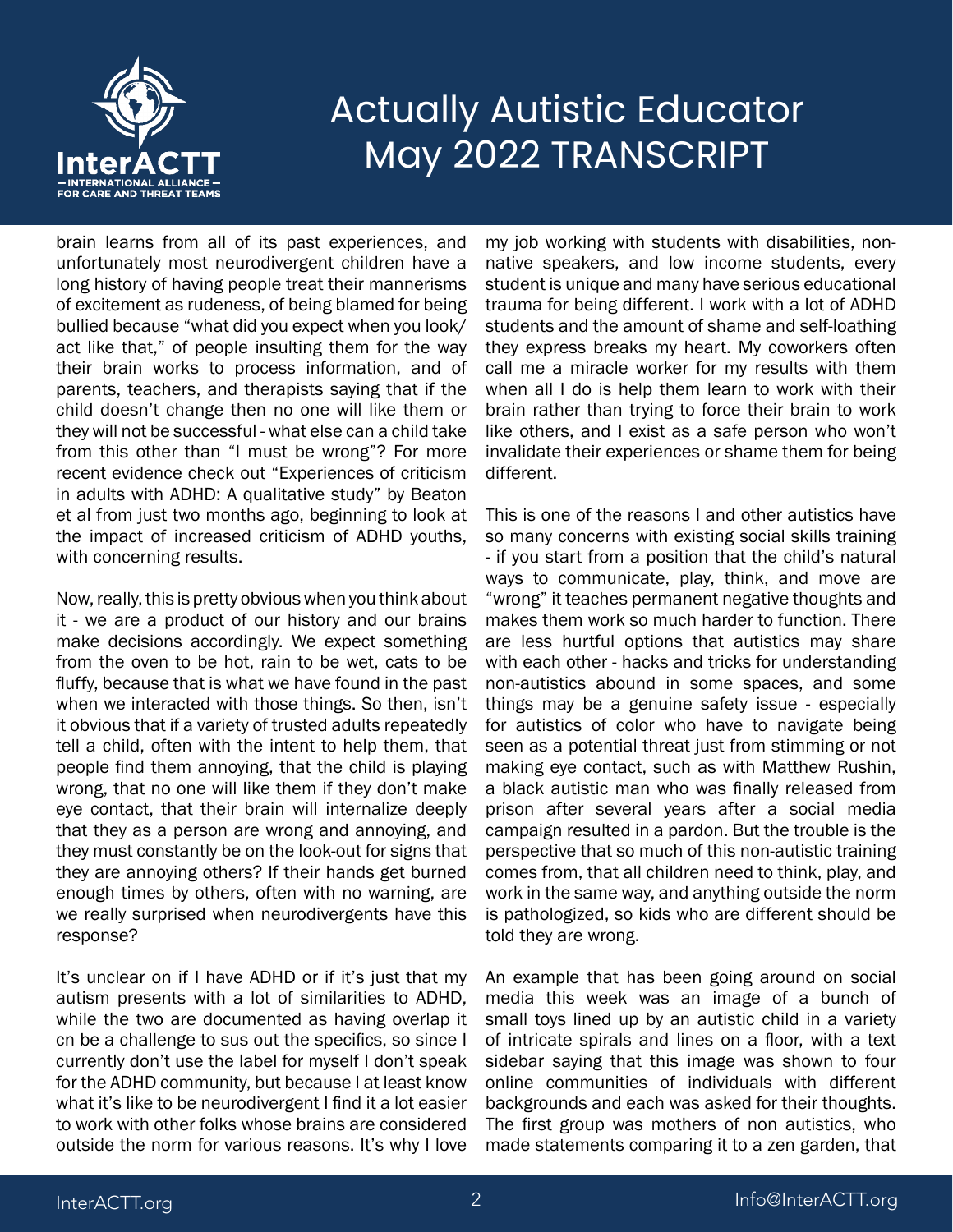

it was like a piece of art, and showed patience. The second group was a support group led by non-autistics for parents with autistic children, whose comments were more "it's sad they don't know how to play" and commenting on how frustrating it is when their child does similar things. This is such a common issue I have seen by the way, behaviors that are accepted or even championed in those without a label of autistic suddenly become a tragedy in need of fixing when autism is applied - teenager spends several hours a day for 5 years drawing or learning to code or play piano, they are incredibly skilled with so much focus and drive. Add the label autistic and suddenly this becomes a concern, anti-social behavior and a refusal to interact with society, and something that requires a fix. A different perspective around the image is seen by parents of autistics in a autisticled support group, where instead the creativity and focus is commented on - because the parents have been given a different lens to view the behavior, one where autistic behaviors and mannerisms aren't automatically seen as bad, because this sort of play isn't inherently better or worse than any other, it reduces stress for both the child and the parents. The last group was non-autistic professionals who work with autistics, who talked about ways to teach the child to play correctly and other ways to modify the behavior.

I can't be certain of the veracity of this post, it was not part of a formal study and published somewhere for peer review, but it lines up exactly with my own experiences, and helps to explain how this framing of autism and other neurodivergent behaviors can cause trauma - when we look at differences through a deficit lens it dramatically influences our perspective, and children who see the adults reacting to their play with disapproval, pressure to change, and comments about their lack of creativity will internalize this, and it will color their perceptions of themselves as adults.

In a post about RSD on Facebook several of my autistic and ADHD friends and I were sharing experiences from childhood and found a concerning

pattern - all four of us were at least once blamed for being bullied by a teacher on the grounds that our weirdness was "asking for it," another shared that a parent who told them in middle school "no one is going to like you for you, be someone they will actually like" then was confused when the child developed crippling social anxiety and depression, and so many had experiences of some sort where they had thought they were having a good time socializing just to find out later that no, the other person was just "being nice" and didn't actually like them or want to spend time with them in the future. I had a teacher in high school, who genuinely thought she was helping, tell me that the reason none of the boys wanted to date me while my friends had all started dating was because I answered all the questions in class and it was clear I was smarter than the boys, which made them feel threatened, so I should try asking them for help instead. Yeah, I actually got that advice from a concerning number of people when I think back. But like the picture about styles of play, I get dramatically different responses to that statement depending on if I include the fact that I'm autistic. If I am only seen as a competent, intelligent, outspoken girl who refused to make myself seem smaller to appease the egos of high school boys then I'm lauded for my strength and self-confidence and the people who told me to hide my abilities are decried as sexist and backwards. If however I add the descriptor "autistic" then there is suddenly vastly more excusing done - after all, I said I wanted to be asked out, they were just trying to help me fit in better, my mannerisms could be very harsh and direct, it's only sensible that I needed to learn how to make others feel more comfortable. These lenses we apply distort so much. Why do we rightly say it's offensive to tell a non-autistic girl to smile more, but my non-speaking brother had his face squished without his consent as he was literally trained to smile on command through bribes and punishments?

A frequent complaint against autistic advocates is that we're saying that autistics be allowed to be weird or different as children when they claim that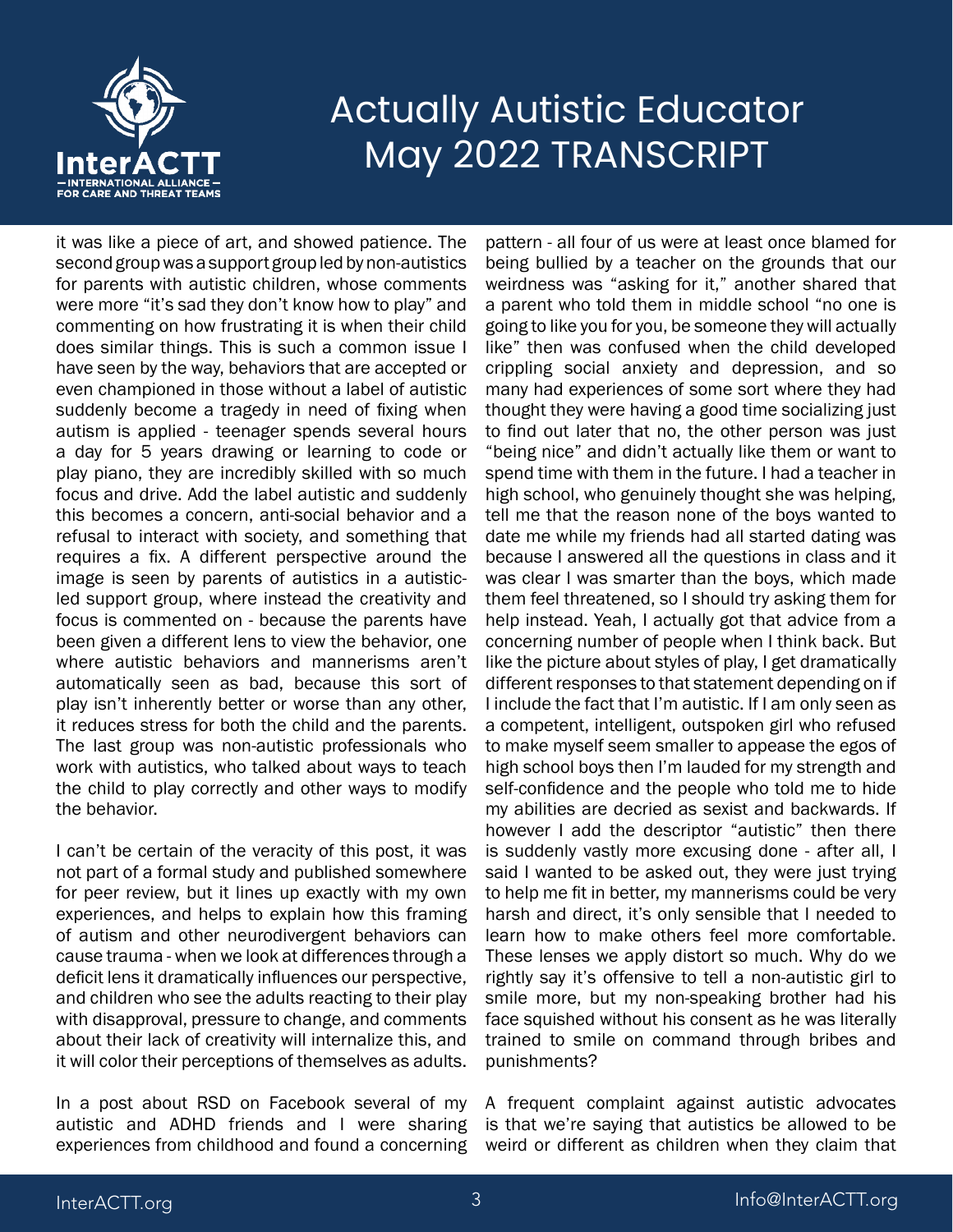

autistics have to learn to fit in with others to be an adult. But what's incredibly amusing to me is that my experiences are exactly the opposite, and so many friends of mine have said the same. Many report huge improvements in their cognition and mental health when they are able to self determine food, sleep, sensory-input, socialization options, and more, when we can make our own friends based on shared interests and communication styles we click so much better. My friend circle is disproportionately other neurodivergent folks plus people who are cool with the fact that I hate phone calls, my nature is a hermit, and I like talking about ideas or topics more than social chatting. This is so much better and more authentic a connection than the poor attempts I was pushed into while pretending to be a non-autistic teen. But even though I know these people clearly want to continue spending time with me, and they like me for my autistic self and not just my masking, I still really struggle sometimes with these intrusive thoughts that my friends secretly are constantly annoyed by me, and so so many of my autistic and ADHD friends say the same.

So we can make things better for the next generation by understanding concepts like the double empathy problem, avoiding a deficit perspective, and supporting autistic kids to be themselves rather than telling them they're playing wrong, but how do we start to heal this trauma in neurodivergent adults? Again, this is relatively new and still being studied so it's unclear if this is completely based only on past experience. As we know there are some chemical differences seen in both ADHD and autistic brains, especially around dopamine, it's quite possible that it's the combination of trauma plus differences in neurotransmitters that make this happen or influence how it presents. Reminder, I am NOT a licensed mental health counselor, medical doctor, or psychiatrist, there are some options for medication that I have seen referenced in my research on this topic that are thought to assist in reducing some of the anxiety and negative thoughts associated with RSD, so if you personally struggle with this and especially

if it's strongly impacting your quality of life that is an option to discuss with your medical or mental health professional. However, many neurodivergent folks have also shared non-medical options that have been helpful to them, which might help you too, or in your work with others dealing with RSD.

Several forms of therapy can be used to work on awareness of why your brain is responding the way it does and how to recognize what of your thoughts are maladaptive coping skills - things that seemed to fix a problem when you were in a certain situation but aren't great in the long run. It can be a challenge to find a therapist who is a good fit for your background, neurology, and needs, plus navigating insurance and copays is an extra layer of problems, but this can be a helpful option. For therapists working with neurodivergent folks it's incredibly important to examine your own perspectives of bias around ableism and neurodiversity - this stuff is insidious, it's literally a special interest of mine and I have years of lived experience and I still catch myself having ableist thoughts sometimes because it is just so baked into our society.

For managing the emotions from RSD something I have found that has worked well for me, and for several others who have independently found similar fixes, is working with how my brain processes social information to reshape the narrative - how it usually manifests for me is I start detailing examples and create mental lists of my past social actions in examples of "bad" things that folks may be upset at me for and begin to panic and spiral, so I've been working on when I catch myself doing this I create a list instead of times folks said something nice to me, or asked me a question because they trusted my opinion, or thanked me for something, and then shift my focus to s different topic. It's a process of retraining my brain to say that my friends do like me, if they didn't then they wouldn't keep being around me. It's an ongoing process, retraining your brain away from a trauma response isn't easy, but it really can help given time.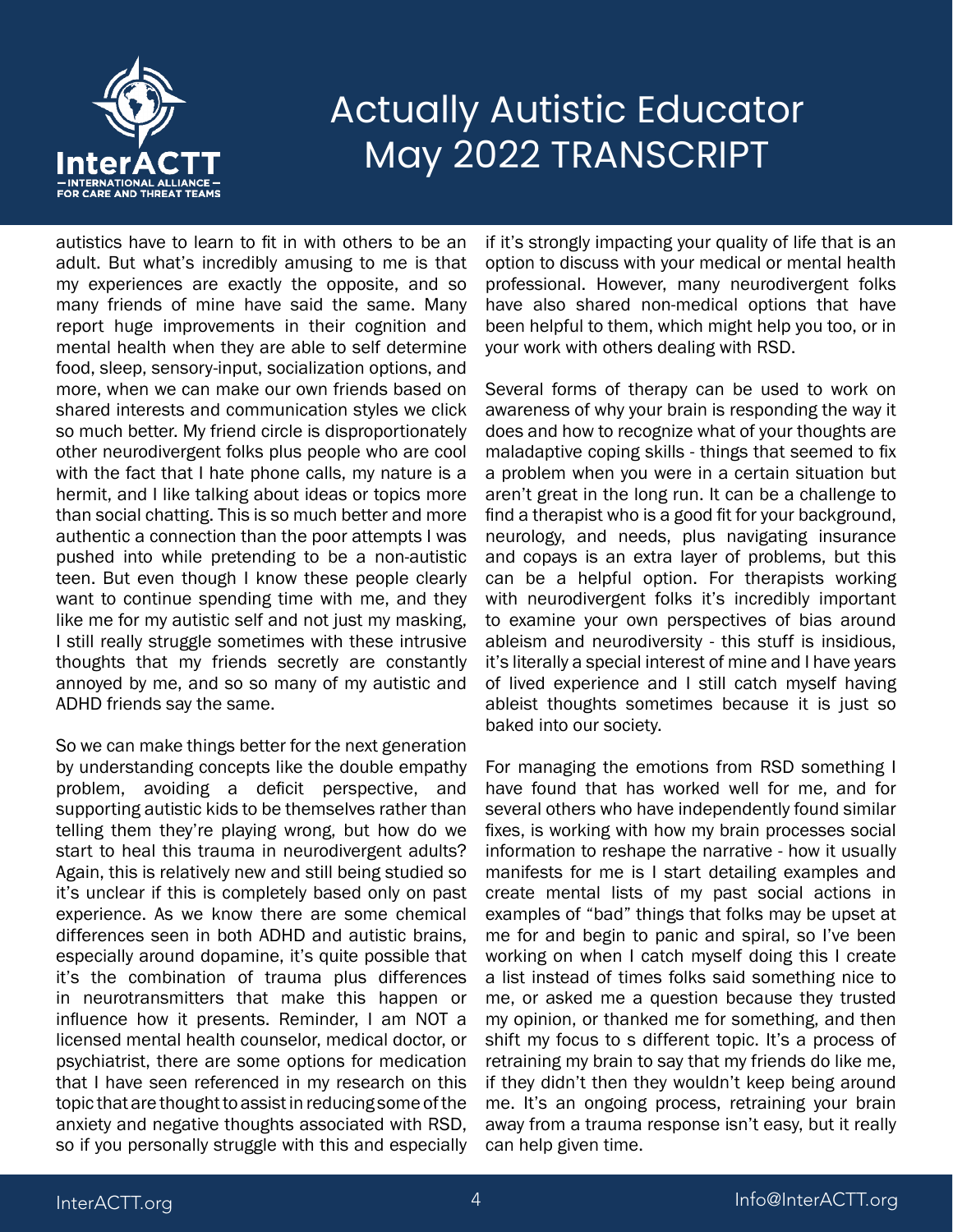

Quick aside, not all autistics have supportive spaces to heal in, I didn't until I found them in subsets of different geek communities in my early 20s, so if you're autistic (or anyone really) and don't have people who you can objectively feel like you for you, I highly recommend you check out online spaces for your interests and passions, and/or neurodiversity groups for your area or social groups - folks who are questioning and don't have formal or even self diagnoses yet are almost always very welcome in autistic and neurodiverse spaces. Oh, and on Twitter check out #NotAloneTalk, it runs every day and is a great and inclusive space to talk to others, meet people, and be supported by connecting with other folks using the hashtag.

I've also been working on feeling like I need everyone to like me, by reminding myself that everyone is different, there are many lovely people in the world who I wouldn't like to spend time with (I remember with horror the one super bowl party I was invited to by a roommate, I'm sure they were great people but we had zero overlap in interests and communication preferences, it was miserable) and it's not a statement that either of us is bad - the greatest goal cannot be to have everyone like me, because there are far too many options in the world! Some people want friends who will text or chat with every day while others would find that overpowering, some folks love reality tv or documentaries and others live for space adventures, some people love to talk loud and fast, stepping on each others sentences, and others would feel cut out or overwhelmed - there is no one right way to be or to communicate, and no miraculous way for everyone to always like you and still be you. Unfortunately, many autistics are taught to mimic and mirror, to change and hide themselves to try to fit in everywhere, instead of being taught how to find the spaces that will support and appreciate them as they are, or learning in a non-judgmental way that some folks are different and we might both need to change a little bit if we want to communicate effectively.

I would expound more, but this was supposed to be a very short like five-minute episode as a break for me, with just a general quick reminder to be gentle with yourself even if you usually are worried about disappointing people, but I've spent 7 hours on my notes and script now, have five journal articles and four blog posts open in my browser tabs, it's just past 3am and I already am starting to worry that this was not nearly as structured as it should be and I should really go back and heavily edit it all into more cohesiveness, but maybe I'll try to do more of that putting this grace for myself into practice and let myself have an episode that meandered a bit more than I intended.

For neurodivergent folks listening, or anyone struggling with this, let's make a deal: for a week just to start, if you find yourself being super self critical, positive that everyone hates you, pause and really think about what you would do if someone said those awful things in front of you to a child, or about your friend. Would you jump in and tell them to not say such awful things? Would you be horrified? Why do we feel it's ok to be far crueler to ourselves? Let's practice extending the same grace and concern to ourselves that we do to others. If you have tips for things that have helped you with this please send them in!

On that note, I hope your May goes well, and I'll see you back next month for our one year anniversary. Also, if you self-identify as autistic and are interested in sharing some of your thoughts and experiences, especially on autistic burnout, please send them my way for inclusion in our next or future episodes! Also, huge thank you to the folks who have shared this podcast on social media, every time I see your comments it brings so much joy and helps me keep going. Thank you.

This podcast is produced in conjunction with InterACTT, the International Alliance for Care and Threat Teams, supporting your day-to-day work in counseling, disability services, student conduct, law